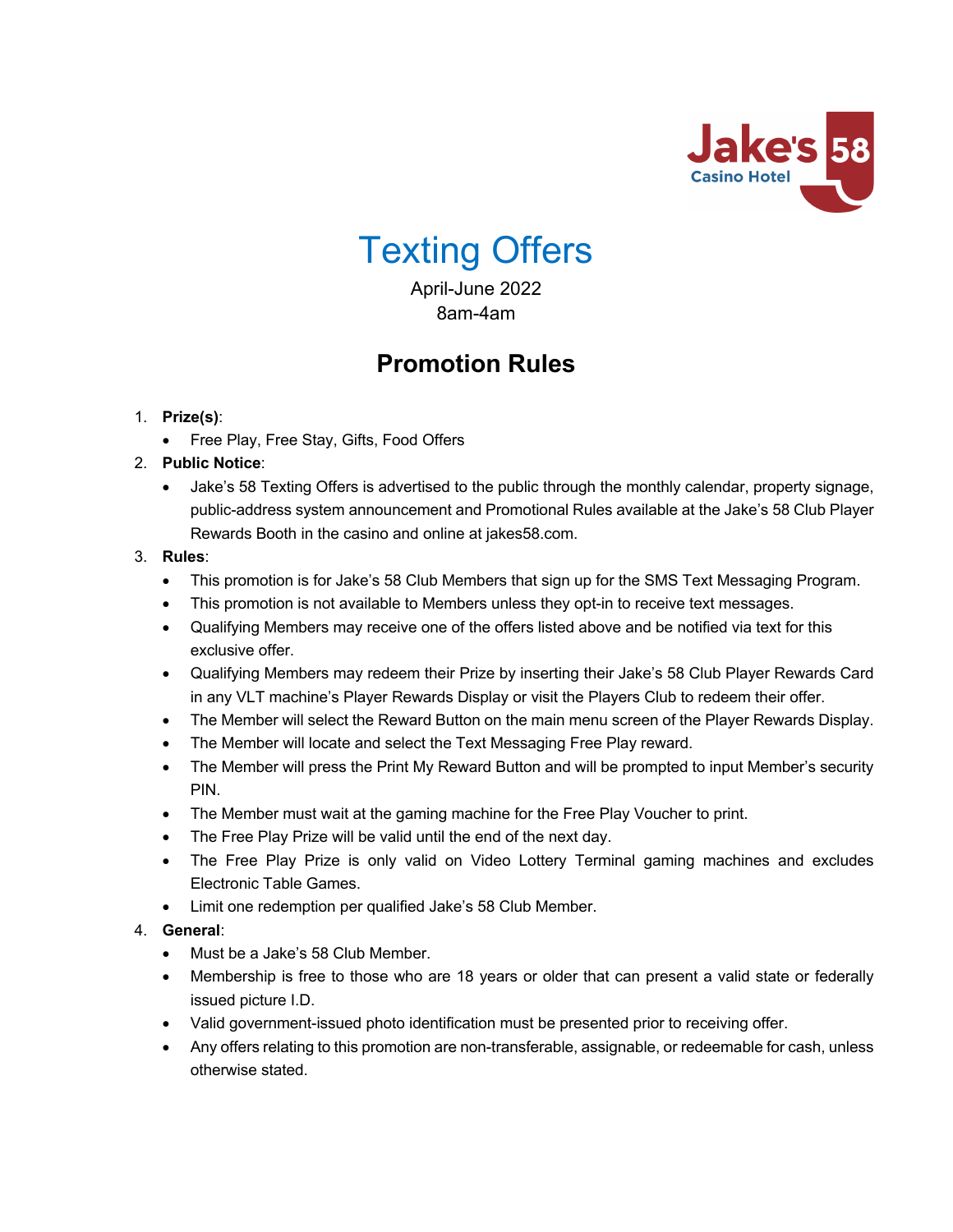- Only the person identified as the qualified participant in promotion will be eligible to claim any benefit of Jake's 58 Club or claim any promotion award.
- A claim of benefit or claim of award by any person other than the person identified as the qualified participant in promotion will be void and the person rendered ineligible for future promotions.
- Recipients acknowledge all restrictions, expiration dates and liabilities.
- Gift or Prize winners are responsible for any United States federal, state or local taxes and/or any fees that may be imposed when accepting gift or prize.
- Upon accepting Gift or Prize, winner must present proof of their Social Security number and complete a W-9 form or similar document to comply with federal tax reporting requirements.
- Jake's 58 Casino Hotel is not responsible for typographical or printing errors, or any mechanical or technical malfunctions that may occur during a promotion.
- Promotion information can be obtained at the Jake's 58 Club Player Rewards Booth and jakes58.com.
- Any person attempting to defraud or in any way tamper with the promotion mechanics and/or implementation will be declared ineligible and may be prosecuted to the full extent of the law.
- Jake's 58 Casino Hotel reserves the right to make changes in the rules of this promotion, facilitate manually, or cancel all or any part of it and not award any offer for any reason at any time without prior notice.
- Jake's 58 Casino Hotel reserves the right to delay promotion engagement due to unforeseeable issues until such time as the promotion may proceed.

#### 5. **Eligibility**:

• Based on trackable activity. The following persons or categories of persons are not eligible to participate: employees of Jake's 58 Casino Hotel and its subsidiaries and affiliates, people key licensed or employed by the New York State Gaming Commission; vendors directly associated with this contest, their subsidiaries, affiliates and agencies, and any immediate family members residing in the same household of any of the foregoing individuals. Any licensee, registrant, contractor, subcontractor, consultant, officer, or employee of a contractor, subcontractor, licensee, registrant or consultant, that is directly involved in the operation or observation of New York State video gaming or New York State video gaming drawings or the processing of New York State video gaming prize claims or payments. All federal, state and local rules and regulations apply. Void where prohibited or restricted by law. Participants are responsible to ensure that his or her Jake's 58 Club card is properly inserted into the card reader. By participating in this promotion, participants agree to abide by all terms of these official rules.

#### 6. **Limit of Participation**:

• By participating in promotion, participants agree to abide by all terms of these official rules. Jake's 58 Casino Hotel, their respective affiliates, subsidiaries, parent corporations, and their respective officers, directors, shareholders, employees and agents are not responsible for any late, lost, incorrect, misdirected or inaccurate entry information; human error; technical malfunctions; failures, omission, interruption, deletion or defect of any telephone network, computer on-line system, computer equipment, servers, providers, software or satellite transmission, including any injury or damage to participant or any other person relating to or resulting from participation in this promotion. Furthermore, neither sponsors nor any of the aforementioned are responsible for theft, tampering, destruction or unauthorized access to, or alteration of, applications, data processing that is